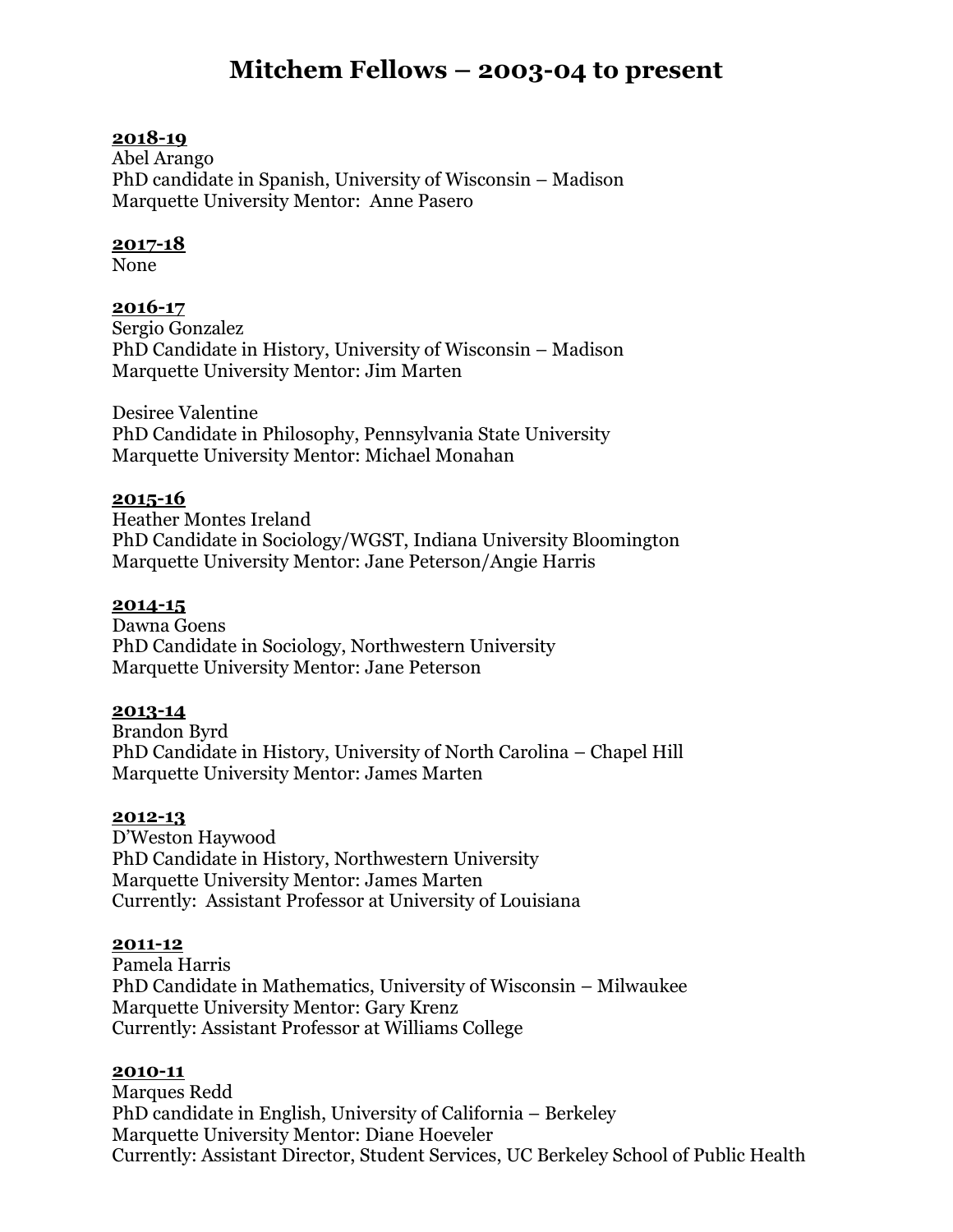Gabriela Spears-Rico PhD candidate in Comparative Ethnic Studies, University of California – Berkeley Marquette University Mentor: Jane Peterson

# **2009-10**

Robert Turner PhD (Sociology), Graduate Center, City University of New York, 2010 Postdoctoral Fellow, Department of Social and Cultural Sciences, Marquette University Marquette University Mentor: Richard Jones Currently: Postdoctoral Fellow, University of North Carolina – Chapel Hill

# **2008-09**

Sherri Anne Charleston PhD (History), University of Michigan, 2009 Attending University of Wisconsin Law School Marquette University Mentor: James Marten

Lauren C. Mason PhD (English), Michigan State University, 2010 Marquette University Mentor: Heather Hathaway Currently: Assistant Professor of English, Armstrong Atlantic State University

## **2007-08**

William E. Orchard PhD candidate in English, University of Chicago Instructor in English, Colby College Marquette University Mentor: Heather Hathaway

Stephen Finley PhD (Religious Studies), Rice University, 2009 Assistant Professor, Department of Philosophy and Religious Studies and the African and African American Studies Program (jointly appointed), Louisiana State University Marquette University Mentor: Roberta Coles, Richard Jones, James Holstein

#### **2006-07**

Christopher M. Whitt PhD (Political Science), University of Maryland, 2010 Assistant Professor, Department of Political Science, Augustana College Marquette University Mentor: Duane Swank

Marcia Williams PhD (Sociology), University of Minnesota, 2008 Assistant Professor, Social & Cultural Sciences and Educational Policy and Leadership (jointly appointed), Marquette University Marquette University Mentor: Roberta Coles

#### **2005-06**

Aesha Adams PhD (English), Pennsylvania State University, 2006 Assistant Professor, Department of English, Marquette University, 2006-2010 Marquette University Mentor: Paula Gillespie